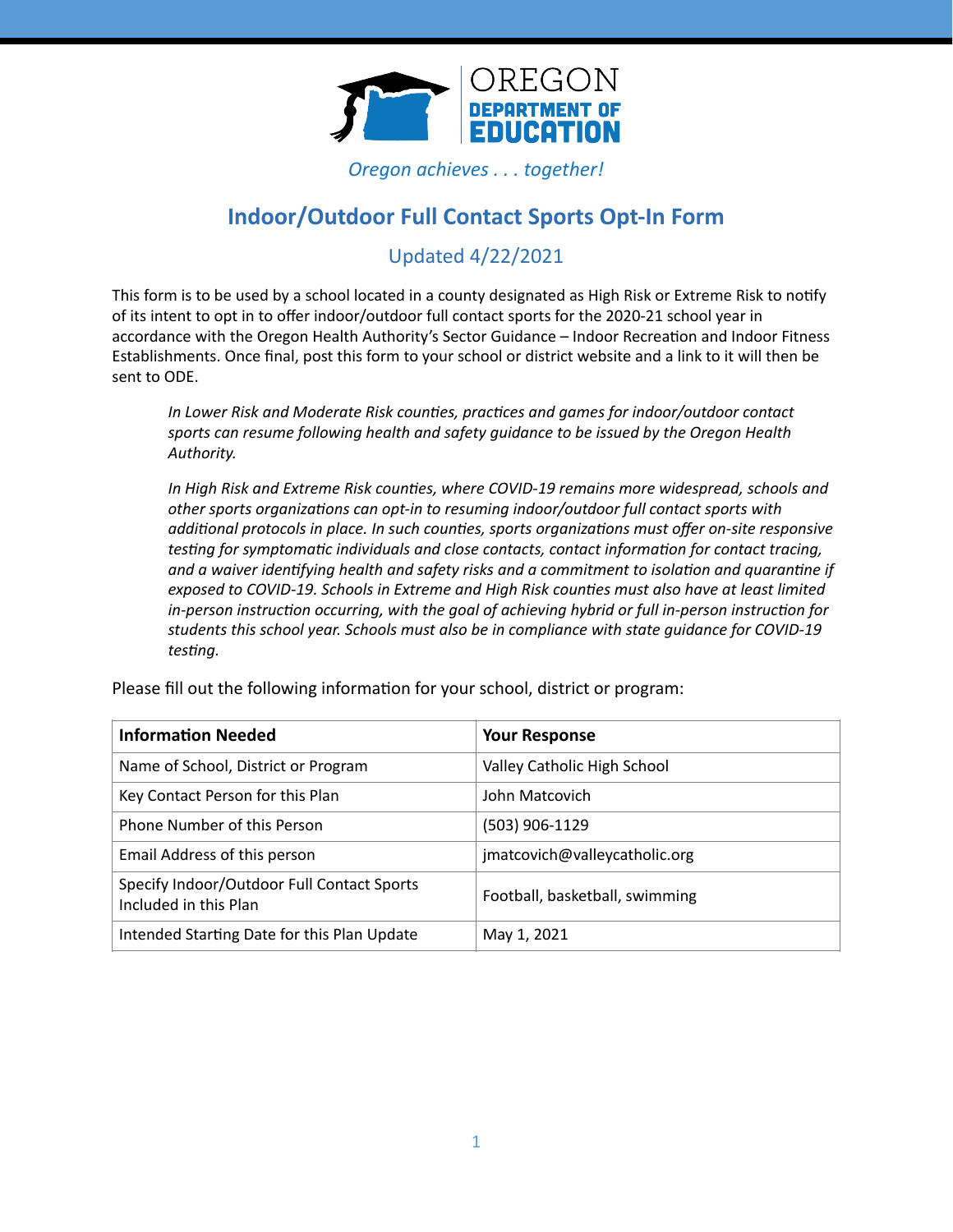# **School Instructional Model**

### **OHA Requirements**

- The school must Offer, at a minimum, Comprehensive Distance Learning *with* Limited In-Person Instruction (LIPI), with the goal of implementing Hybrid or full On-Site Instructional Models for students before the end of the 2020-21 school year.
- Detail your school's current instructional model and note the date it began.

#### **Plan Details for School Instructional Model**

Please enter the details of your plan that correspond to the requirements listed above:

• In person instruction for all students, five days per week.

## **On-Site Testing for Symptomatic Individuals and Close Contacts**

#### **OHA Requirements**

- The school must offer on-site responsive testing for symptomatic individuals and those with known exposures to individuals with COVID-19. This applies to athletes and support staff and volunteers. Schools must also be in compliance with state guidance for COVID-19 testing.
- Detail your school's specific plans to meet this requirement.
- Please review COVID-19 Testing in Oregon's K-12 Schools for additional information.

#### **Plan Details for On-Site Testing for Symptomatic Individuals and Close Contacts**

Please enter the details of your plan that correspond to the requirements listed above:

• VCHS dean of students, athletic director and assistant athletic director are all trained to administer the rapid COVID-19 tests, and VCHS has received the test kits from OHA.

## **Contact Information for Contact Tracing**

#### **OHA Requirements**

- The school must commit to collecting contact information for the purpose of contact tracing for each participant, coach, official, staff member, spectator, etc. for each indoor/outdoor contact sports practice and contest.
- Detail your school's specific plans to meet this requirement.
- Sample contact tracing forms:
	- o [COVID Monitoring Form: Excel](https://www.osaa.org/docs/osaainfo/COVID-19%2520Monitoring%2520Form.xlsx)
	- o [COVID Monitoring Form: PDF](https://www.osaa.org/docs/osaainfo/COVID-19%2520Monitoring%2520Form.pdf)